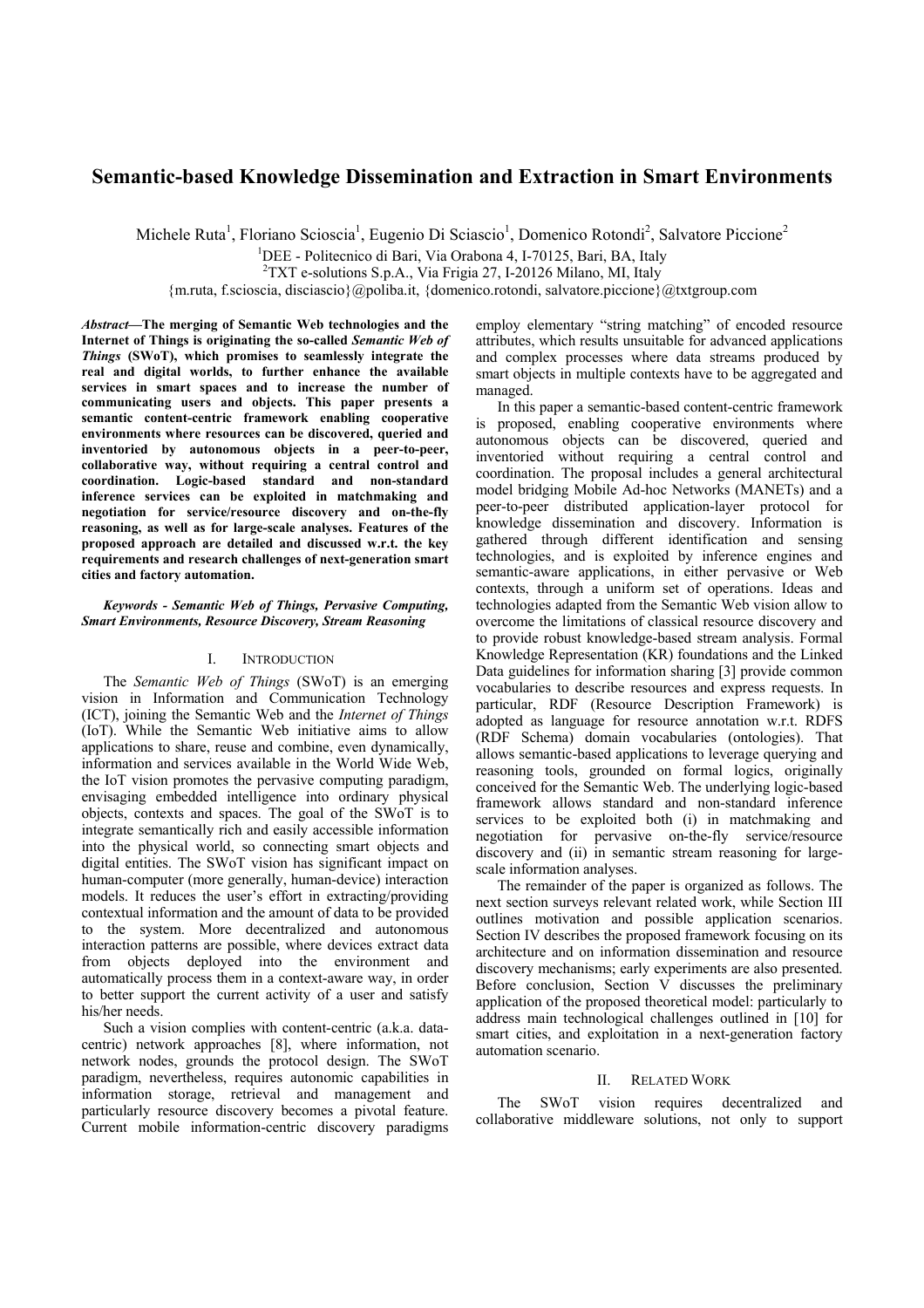resource/service discovery and utilization, but also to characterize information with contextual meta-information. Several hierarchical DNS-like service infrastructures have been proposed to resolve object IDs. Nevertheless, they are basically designed to provide access to simple object data, lacking semantically rich and accurate information. Other solutions in literature [4] [15], although more oriented to semantic information management, rely on centralized brokers for registration and discovery of information resources, and consequently suffer from scaling issues. In [5], Christophe proposed an approach based on the Web of Things, where ontological models describe resources and their relationships, and a given framework was able to process them. Additionally, in [6] the usage of those ontological models to improve retrieval of resources in Web of Things environments was outlined. Similarly, in [17] a proposal is made for linking physical entities to online semantic information sources. Such approaches, even if distributed, still lack autonomic and local reasoning capabilities. The framework in [18] for semantic-based resource discovery is closely related with the present paper, as it also proposes a decentralized collaborative paradigm, even if based on a direct reuse of traditional Semantic Web technologies not optimized for pervasive computing environments.

All the above approaches aim to enable on-the-fly object/information discovery in pervasive computing. This is not enough for next-generation applications of pervasive computing (including supply chain management, smart cities and grids, factory automation and so on), which require also a continuous processing and mining of large-scale streaming data collected from metering and sensing devices in the field, in order to infer context or detect events and trends. *Data Stream Management Systems* (DSMSs) were deeply investigated in the last decade in order to support continuous queries over *data flows*. The majority of current DSMS solutions are based on extensions of the relational data model. They usually characterize each data record via trivial taxonomies of property categories defined on a perapplication basis. This makes current DSMS unsuitable to systems that must integrate and analyze data coming from many heterogeneous sources. Hence, *Semantic stream processing* approaches have been proposed recently to infer information from RDF data streams, augmented with temporal properties. They are based either on: (i) timestamping RDF statements and extending SPARQL query language and engines to support continuous query processing [1] [2] [12], or (ii) using a SQL-like language, reformulating RDF entailment rules as SQL queries and using a tuple-based DSMS stream processor to execute them [19]. All the above solutions are limited to the simple entailment regime of RDF, therefore cannot support more advanced inference services. In [13] a framework was introduced to provide a compact representation of large concept streams and to find informative commonalities in them via non-standard inference services. It was applied to automated pattern analysis and trend discovery in supply chains, where semantic-enhanced RFID allowed storing a semantic product annotation directly on good's tags.

For what concerns infrastructure and protocols, the present paper shares core ideas with other informationcentric approaches for general-purpose computer networks. In [16] current challenges of node-centric networks are discussed: at present, issues are addressed by applications on a case-by-case basis, although they could be solved in a more effective and efficient way by holistic information-centric network models. Moreover benefits of content-centric frameworks are analyzed in [11] from the energy efficiency standpoint, a relevant aspect in mobile networks. Most information-centric paradigms use route-by-name for resource discovery and routing [9]. Among them, CCN (Content-Centric Networking) [8] provides a practical approach deeply integrated within IP routers. Further notable features are end-to-end security and the exploitation of the broadcast property of wireless channels, which makes the protocol suitable to MANETs. Nevertheless some open issues remain. Primarily, the unique name of each CCN packet is a binary string with a hierarchical structure [8], so that resource discovery based on meaningful properties related to actual resource content is not possible.

# III. MOTIVATION

The overall goal of the SWoT is to allow *resources* (e.g., objects, places, events, phenomena) to be easily and exhaustively described by means of semantic data stored within an associated tag or sensor. Each resource annotation is expressed using Semantic Web languages and reference vocabularies (ontologies), these latter being based on Knowledge Representation (KR) models and formalisms. Such an approach provides tangible benefits ranging from several fields and applications, like the management of supply chains or of the life cycle of industrial products, and including: accurate description of raw materials, components and processes; improved item tracking; support of ucommerce (ubiquitous commerce) and integration of knowledge discovery and reasoning into home and office appliances without expensive investments in infrastructure. Furthermore, the underlying logic-based framework could support management and analyses on large concept streams through inference procedures. A compact but semantically rich description of relevant entities and processes could be exploited for fully automated mining, pattern analysis and trend discovery, based on informative semantic commonalities [13], which is essential in complex system monitoring scenarios [10]. Anyway, the SWoT paradigm implies the following technological challenges:

1. Knowledge-based systems conceived for fixed networks are hardly adaptable to mobile and pervasive computing environments, which are characterized by dependency on context, severe resource limitations and mobility of users and devices. Approaches based on centralized control and data storage are impractical in such scenarios, where each mobile host can access information only within its wireless communication range. Pervasive computing needs a decentralized and collaborative coordination among autonomous mobile hosts.

2. A significant requirement for novel SWoT frameworks is to preserve backward compatibility with respect to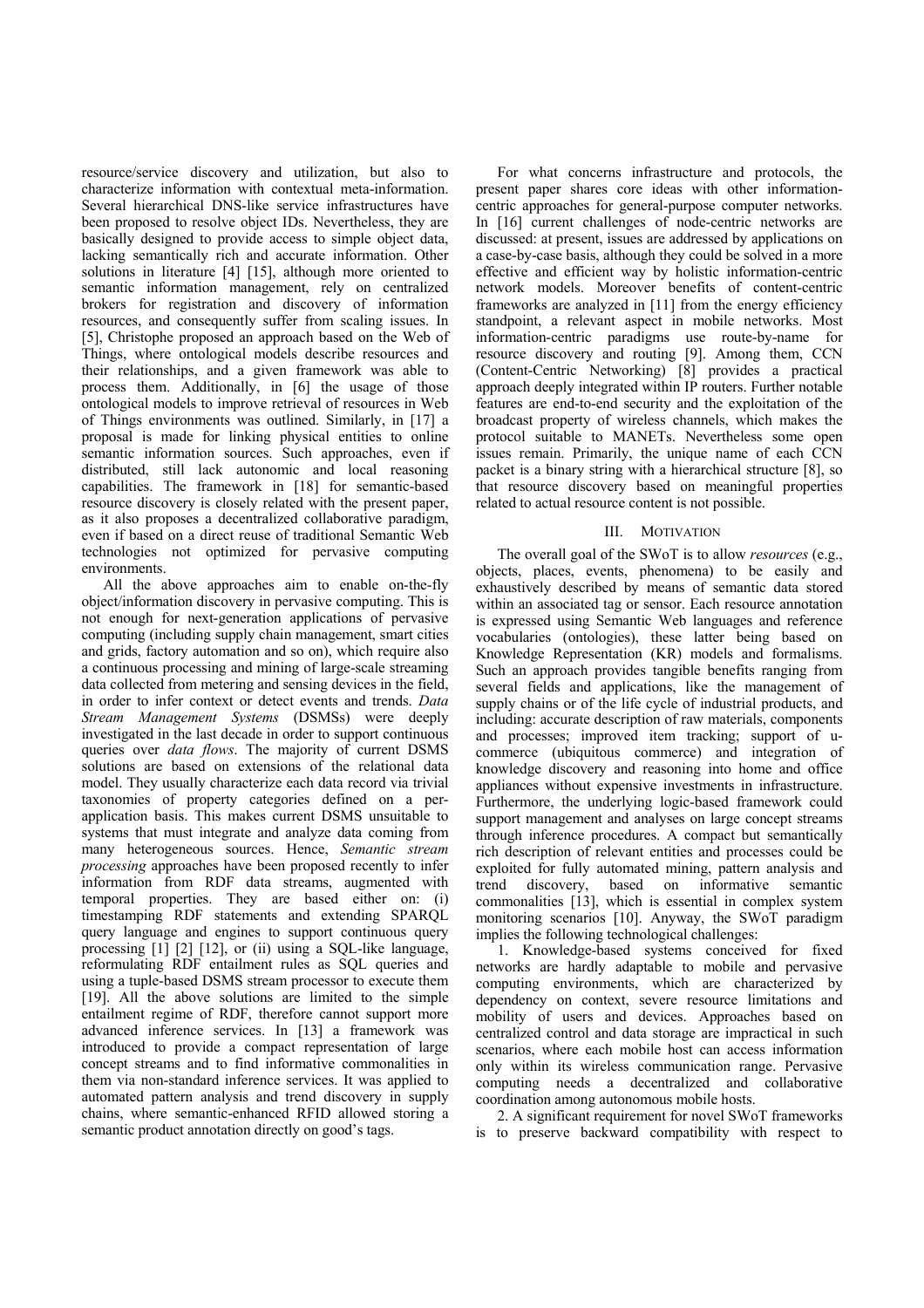standard identification and sensing technologies, thus allowing legacy applications to co-exist with new services. Similarly, a key requirement for the practical adoption of novel information-centric networking approaches is interoperability with standard protocols at the network and transport layers [8].

3. The adoption of XML-based Semantic Web languages to describe domain vocabularies and to annotate resources requires information compression for efficient data storage and management in mobility. Extensively applied compression techniques provide overall benefits because they decrease data size, improve bandwidth utilization, and reduced energy consumption [7].

## IV. FRAMEWORK

Figure 1 sketches the architecture of the proposed framework. The *ubiquitous Knowledge Base* (*u-KB*) layer provides common access to information embedded in semantic-enhanced devices and sensors in the environment. Internet Protocol (IP) is exploited for basic addressing and routing in local networks (typically wireless and ad-hoc) and internetworking (i.e., wide area networks and the Internet).

In order to support both semantic annotation exchange and backward compatibility, each mobile identification and sensing technology requires a semantic support micro-layer for adapting it to the framework whose technical details depend on the specific protocol(s) to be adapted (see [7] for a description of the integration of Bluetooth Service Discovery Protocol and EPCglobal RFID).



Figure 1. Ubiquitous Knowledge Base (*u-KB*) framework.

Applications use the information-centric network to disseminate and discover knowledge resources, upon which they can execute logic-based queries and reasoning services. Mobile hosts with embedded reasoning engines [14] enable ubiquitous semantic-aware applications, while gateway nodes can use the same protocol primitives to expose annotated resources towards remote hosts and to forward remote requests inside the local network, so enabling integration with the Semantic Web and Linked Data [3]. Ubiquitous and Web applications have substantial differences in terms of functional, performance, and architectural requirements. The *u-KB* layer provides common primitives for resource discovery in both cases. Indeed, local reasoning services can be exploited in pervasive computing where ad-hoc networks provide the communication infrastructure and mobile handheld devices with moderate

computational and storage capabilities act as network nodes. On the other hand, remote reasoning services can be used for stream analysis of large amount of data coming from field devices dipped into an environment.

The peculiarity of the proposed *u-KB* framework is to unify the information representation and access mechanism so that, by simply selecting proper inferences, multiple goals can be pursued: different implicit information can be derived starting from available explicit object descriptions.

## *A. Architecture*

A classic Knowledge Base is composed of an *ontology* containing general *conceptual* knowledge about the problem domain - and a set of asserted *facts*, from which further entailed knowledge can be derived. In the proposed approach, the KB becomes *ubiquitous*: ontology segments can be managed by one or more hosts, while individual resources are scattered within a smart environment physically tied to devices deployed in the field. Since several object classes, described w.r.t. different ontologies, can coexist in a physical space, they share the system infrastructure. Nevertheless, each individual resource annotation refers to an ontology providing the conceptual knowledge for a particular domain. Ontology Universally Unique Identifier (OUUID) codes [13] are adopted to mark ontologies unambiguously and to associate each individual to the describing vocabulary. OUUIDs are preferred to URLs, suggested in Linked Data best practices [3], because URLs are generally much longer than OUUIDs introducing overhead in bandwidth-constrained mobile ad-hoc networks targeted by our framework. Moreover OUUID is easily mapped to data types for resource class identifiers used by most standard mobile discovery protocols. However ontology access is still granted by means of OUUID-to-URL mapping mechanisms [7]. In detail, each resource is characterized by:

- 96-bit ID, globally unique item identifier (e.g., the 96-bit EPC code for RFID tags or the 64-bit MAC address for ZigBee sensors);
- 64-bit OUUID;
- a set of attributes that allow to integrate and extend logic-based reasoning services with applicationspecific and context-aware information processing;
- a semantic annotation, stored as a compressed RDF document fragment.

In order to compress RDF annotations, a *homomorphic* scheme for XML documents is adopted, enabling query processing directly on compressed annotations, without full preliminary decompression.

The overall architecture is basically a two-level infrastructure (see Figure 2). Pervasive identification and sensing technologies are exploited at the *field layer*, while the *discovery layer* is related to the inter-host communication. Each network host acts as a cluster head for field devices in its direct range, using available communication interfaces (e.g., RFID, ZigBee). It is worth noting that the proposed approach is fully decentralized.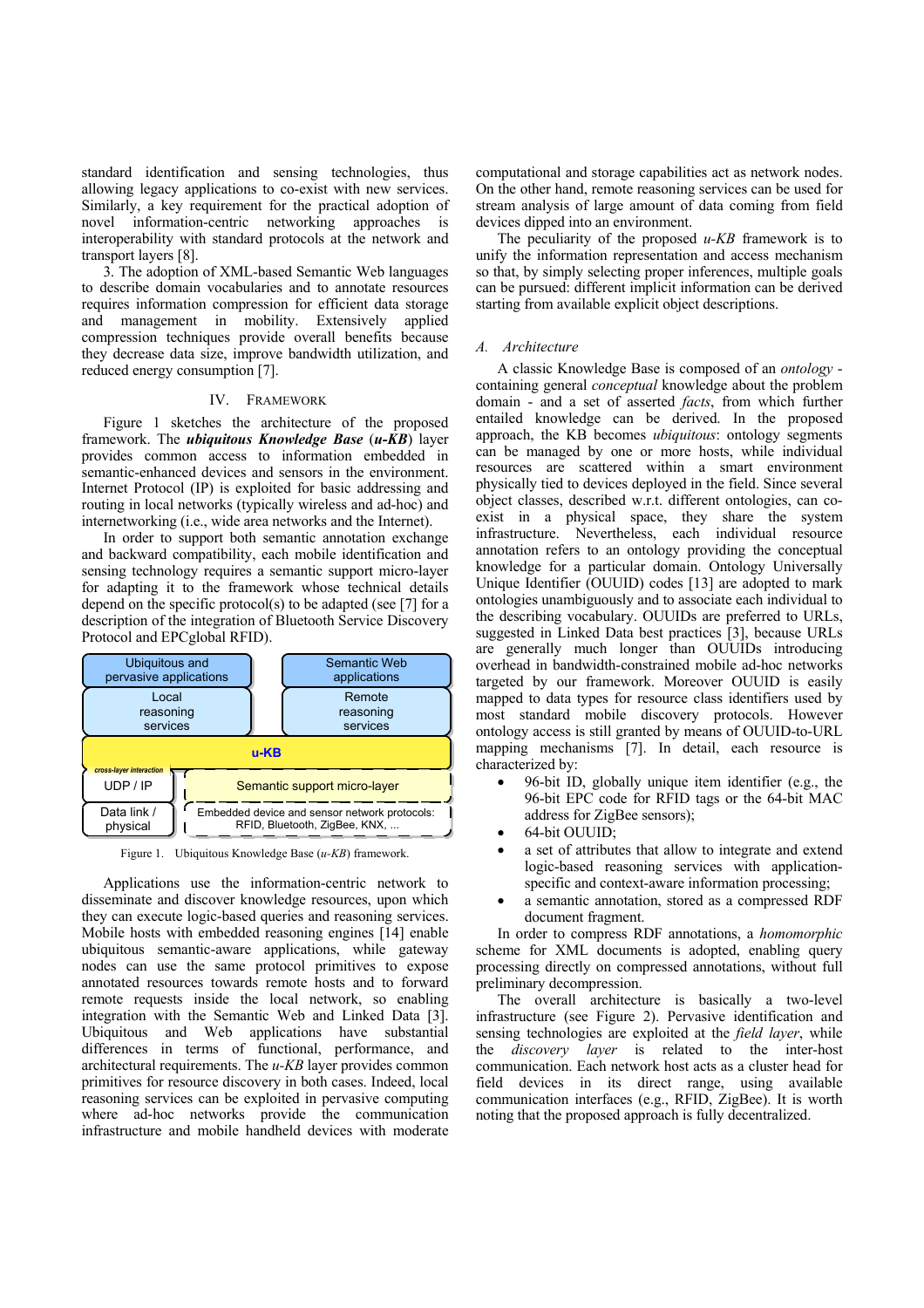In short, the information-centric framework is based on four interaction stages:

- 1. extraction of object parameters (carrying object characteristics from the field to the discovery layer);
- 2. resource information dissemination (to make nearby nodes fully aware of the "network content");
- 3. resource discovery based on a peer-to-peer collaborative protocol;
- 4. extraction of selected resource annotations (to carry semantic-based descriptions from the field to the discovery layer) for queries and reasoning.

In stages 1 and 4, the semantic support micro-layer of each field technology (e.g., RFID, ZigBee) allows to embed in, and retrieve from, pervasive objects machineunderstandable information. It translates data structures and primitives between the uniform resource characterization outlined above and the technology-specific formats. This allows heterogeneous micro-devices at the field layer to be represented homogeneously at the discovery layer.



Figure 2. Field and Discovery layers in the *u-KB* framework architecture.

#### *B. Information dissemination*

An efficient dissemination protocol is a crucial element to balance network usage and effectiveness of resource retrieval. Address and main characteristics of each object are advertised by the related cluster head, using small-size messages. To this aim, resource providers periodically send advertisement messages to inform, and detect the presence of, other nodes in their direct range; each advertisement specifies the maximum number of hops it can travel. During a given lifetime, advertisements are forwarded in broadcasts and can be stored in the cache memories of intermediate nodes. A node that receives an advertisement extracts the resources' information and, in case of "new" elements, stores them; otherwise verifies if the received information is more recent, or has run across a shorter path, and updates its cache. If the memory is updated and the maximum advertisement hops has not been reached, the advertisement is forwarded; differently it is silently discarded. This simple mechanism ensures that each node in the network sends the same advertisement at most once.

#### *C. Resource discovery*

The discovery procedure occurs in two steps to avoid an uncontrolled flooding and wasting of bandwidth and power. The first step is syntax-based and aims to select resource descriptions potentially relevant for the requester via OUUID matching and contextual parameters evaluation. When starting a resource retrieval process, a node generally attempts to cover the request by using its own cached information. If some semantic description is missing, it can be retrieved in unicast using specific *Request* messages. On the contrary, if a node has no (or not enough) cached information, it can send a *Solicit* message with a given maximum travel diameter to get new resource locators. When receiving a *Solicit*, a node replies (in unicast) providing cache table entries matching the *Solicit* frame. If it does not have any information satisfying the *Solicit*, it will reply with a "no matches" message. During their travel, replies and *Solicit* packets are used to update the cache memory of forwarding nodes. Basically, the soliciting mechanism is analogous to the advertising one, exploiting controlled broadcast of request in an *expanding ring* fashion.

The second discovery step is semantic-based and aims to select the best available resources. The requester downloads semantic annotations directly from the provider, so preparing the further reasoning and semantic query processing. This hybrid, on-demand approach has been chosen because semantic descriptions are needed only in the last discovery phase, whereas a preliminary ontology-based context-aware selection procedure is mandatory. In this way, the induced traffic is significantly reduced.

# *D. Early experiments*

The proposed approach has been implemented and preliminarily tested using network simulators. Early results (full analysis not reported) showed that: (i) overall network load is acceptable; (ii) network traffic has higher correlation with the number of providers rather than requesters. This happens because advertisements are regularly sent in a proactive way by providers, even if there are no requests. Furthermore, the data dissemination protocol adapts well to increasing node mobility, when radio links are lost more often; (iii) the hit ratio is very high in general, with values above 90% in all tests; (iv) discovery time decreases as the number of clients increase. This is due to the fact that intermediate nodes cache the resource records, so reducing latency of later requests. Overall values are still slightly high w.r.t. the requirements of pervasive computing scenarios.

#### V. APPLICATIONS

Hereafter some considerations are presented about the potential adoption of the *u-KB* framework in two widespread smart environments.

### *A. Smart city*

A brief assessment of benefits and limits of the proposed framework is provided here w.r.t. the key research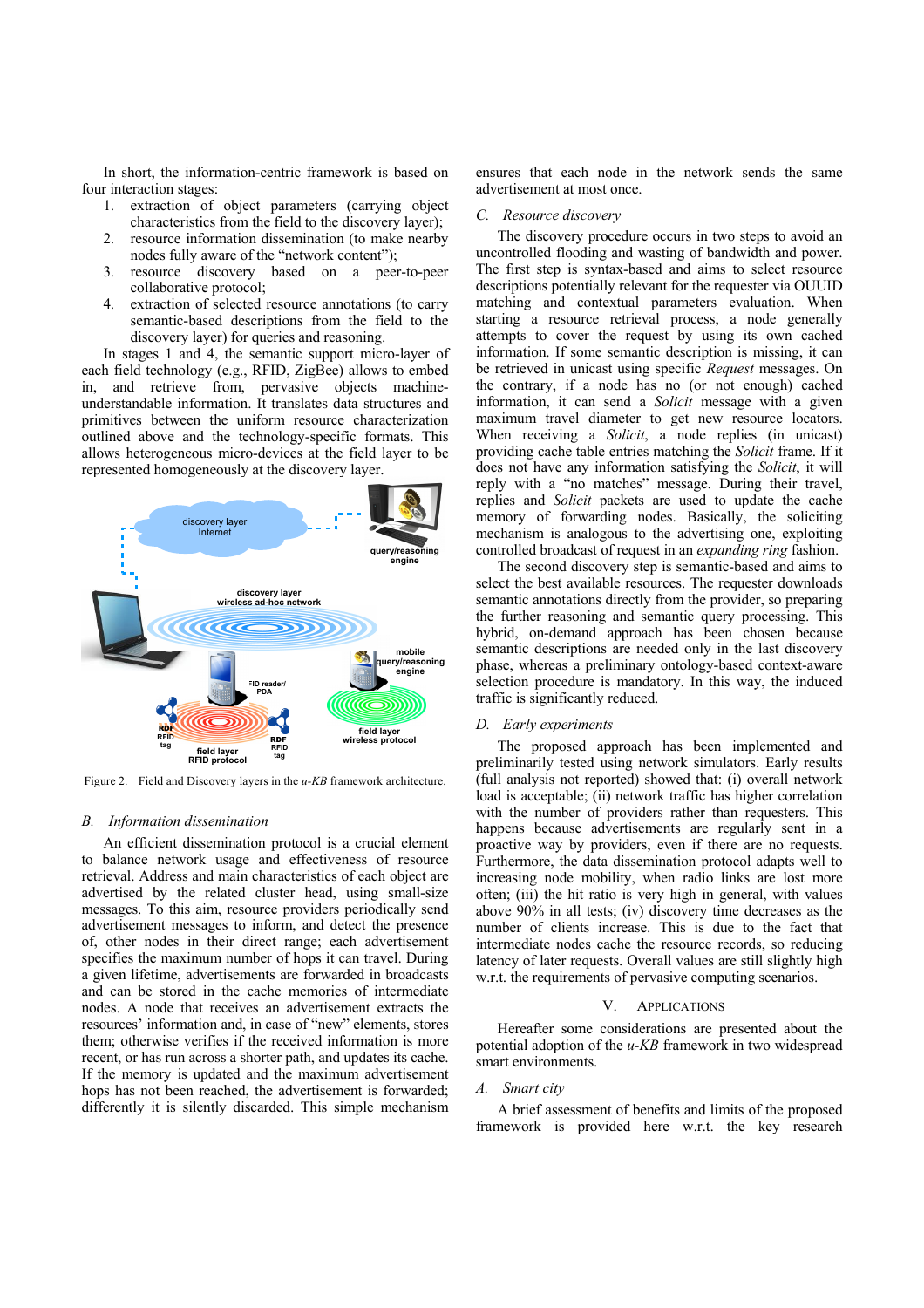challenges outlined in the position paper [10] for pervasive computing approaches aimed at smart city scenarios.

*1. Reasoning on stream data*: the *u-KB* approach allows exploiting expressive background knowledge (ontologies) and to support non-standard inference tasks for stream reasoning [13], enabling more robust event/trend monitoring, identification and explanation as compared to the approaches mentioned in Section II.

*2. Knowledge representation and expressivity*: the proposed framework aims at a careful trade-off between knowledge expressiveness and performance of inference services. Previous research and case studies on semantic matchmaking for on-the-fly resource discovery [7] and on inference services for semantic stream reasoning [13] showed that even moderately expressive logic languages such as AAN (Attributive Languages with unqualified Number restrictions) can adequately capture the semantics of relevant real-world scenarios.

*3. Data dynamicity*: as explained in Section IV, the *u-KB* primary goal is to closely match the dynamicity of resources. On-the-fly materialization of a subset of the KB allows extracting only the information that is actually available and relevant to the context and user/application needs.

*4. Performance and scalability*: performance was a key driver in the framework design: annotation language selection, information compression, protocol design and optimization, semantic matchmaking and reasoning exploitation. Preliminary results obtained in a medium-sized (about 50 nodes) *ns-2* simulated test bed evidenced that: the overall network load induced by the *u-KB* dissemination is acceptable (about 0.4 kB/s per node); effectiveness of resource discovery is high (multiple resources were retrieved in over 90% of tests); discovery duration is slightly high (1.5-2.5 s) w.r.t. the requirements of pervasive computing scenarios; compact representation of concept collections allows scalable stream storage and reasoning.

*5. Data uncertainty*: the *u-KB* model copes with the uncertainty caused by data noisiness and incompleteness in a straightforward way, by naturally inducing a graceful degradation of the QoS in discovery and inference, as Section IV reports. Further techniques to detect incorrect data and/or fill knowledge gaps can be added on top of the general framework, according to application-specific needs.

*6. Data privacy and security*: the inherent locality of the *u-KB* model mitigates the risk of unwanted exposition of data outside the nearby physical environment. While no specific security feature is embedded at the moment, the framework leverages transparently the security features of the underlying identification/sensing technologies, if present. Finally, semantic-based summarization of concept streams can be fine-tuned to provide the required level of anonymity.

### *B. Factory automation*

Even if a concrete practical application of the *u-KB* model is an ongoing work, early analyses in a specific environment can highlight perspectives, benefits and issues of an extensive adoption of the proposed framework.<br>Particularly, the EU FP7  $IoT@Work$  project Particularly, the EU FP7 IoT@Work project (http://www.iot-at-work.eu) aims at designing an IoT architecture that takes into account the needs of the industry with reference to factory automation systems. Specifically, a SWoT approach is devised, namely *Plug&Work IoT* focusing on most common communication issues, and attempting to improve both flexibility and reliability. Specific features being explored and developed are related to system's auto-configuration and security improvements. In what follows some project's related details will be provided in order to make clear as it can be a preliminary proof of concept for the theoretical framework outlined above.

An IoT@Work enabled factory shop floor should reduce operational and capital expenditure in automation issues. By transforming automation devices into *Internet-enabled things,* the plant engineers and maintainers will not take care of configuring each component/element/line/plant during design and commissioning phases. Particularly, the IoT@Work Directory Service (IoT@DiS), a RESTful service, acts as an access point for semantically enriched information about production units and devices deployed in the shop floor. The system is designed in such a way to also support an easy to use access mode simply *targeting the device* about which you need information, using a handheld (smartphone, PDA, tablet, etc.) and exploiting semanticbased deductions.



Figure 3. IoT@Work Directory Service

The IoT@DiS manages RDF compliant *semi-permanent* information (as usual for a directory service) related to entities in the production environment. Some of them are stored within its graph oriented database, while others are dynamically acquired querying shop floor devices via *SNMP* (Simple Network Management Protocol) or *OPC UA* (OPC Unified Architecture) services. Ad-hoc services in the shop floor network are in charge of discovering new devices and supporting their configuration. Such services also notify the IoT@DiS about the detection of new devices (see *Dev. Discovery Notification* in Figure 3). The IoT@DiS component still retains its role as a common access point to a set of information relevant for end-users (e.g., workers, supervisors, maintainers, etc.), as well as for production